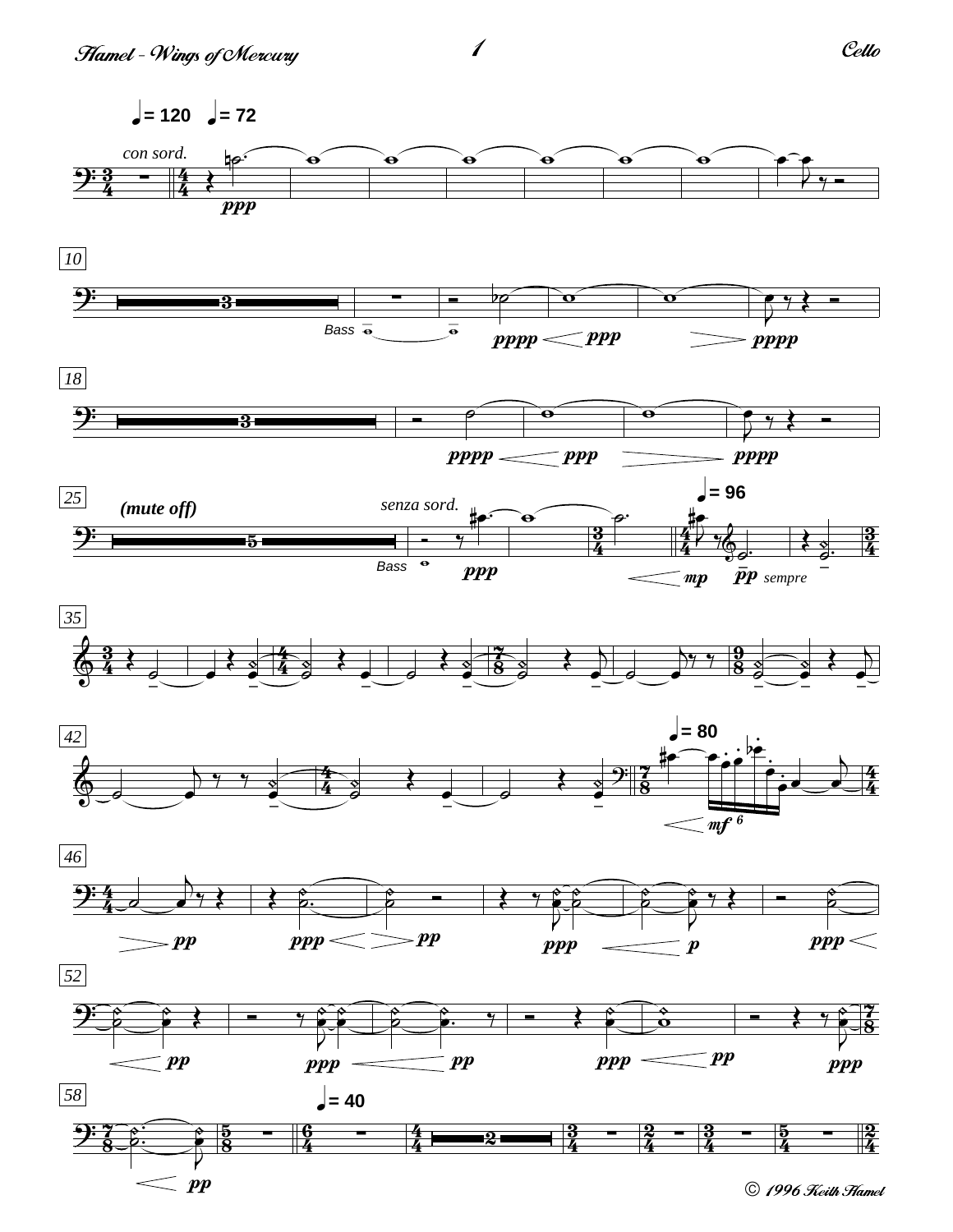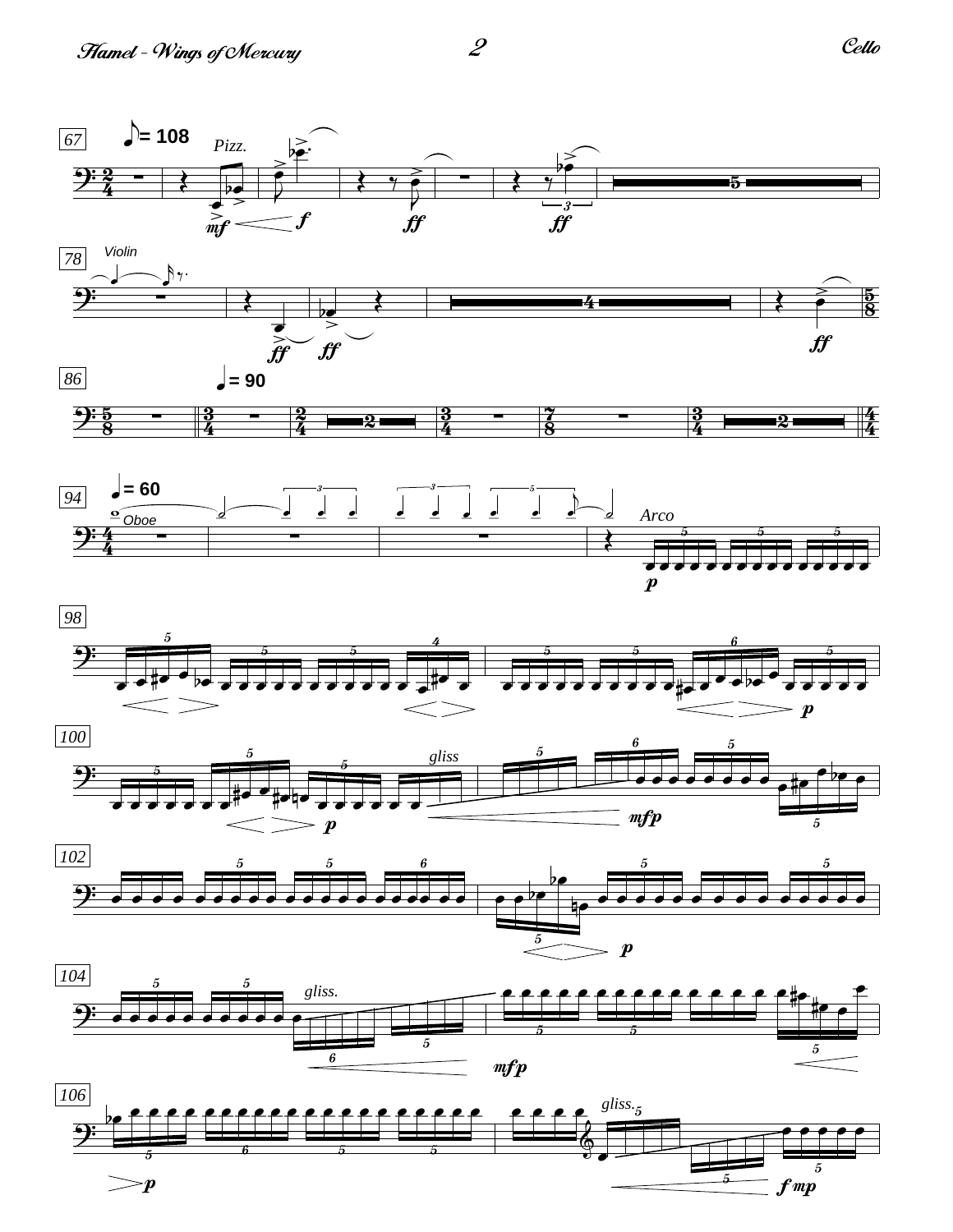

**\* Repeat a very high note on the highest pitched string of the instrument.**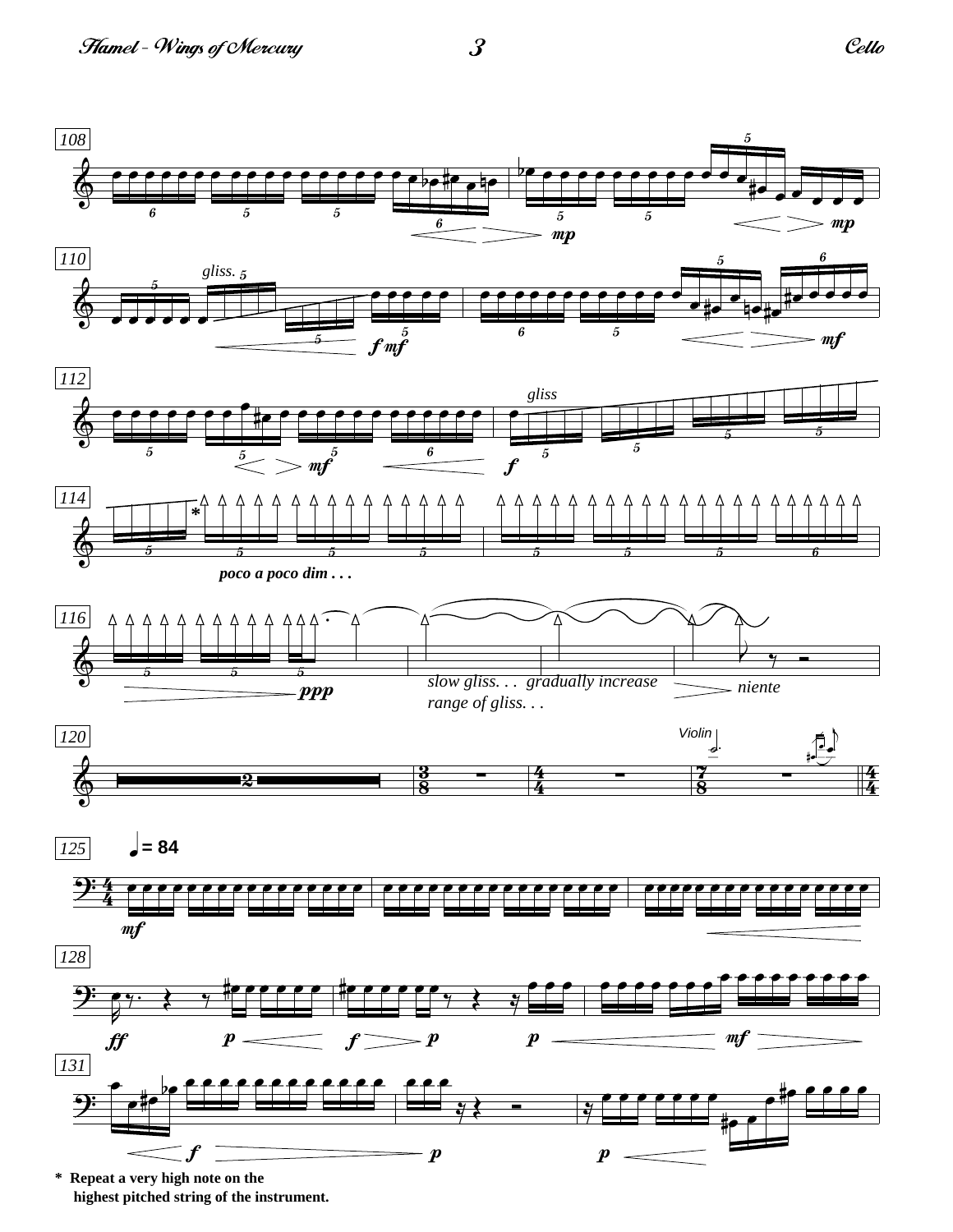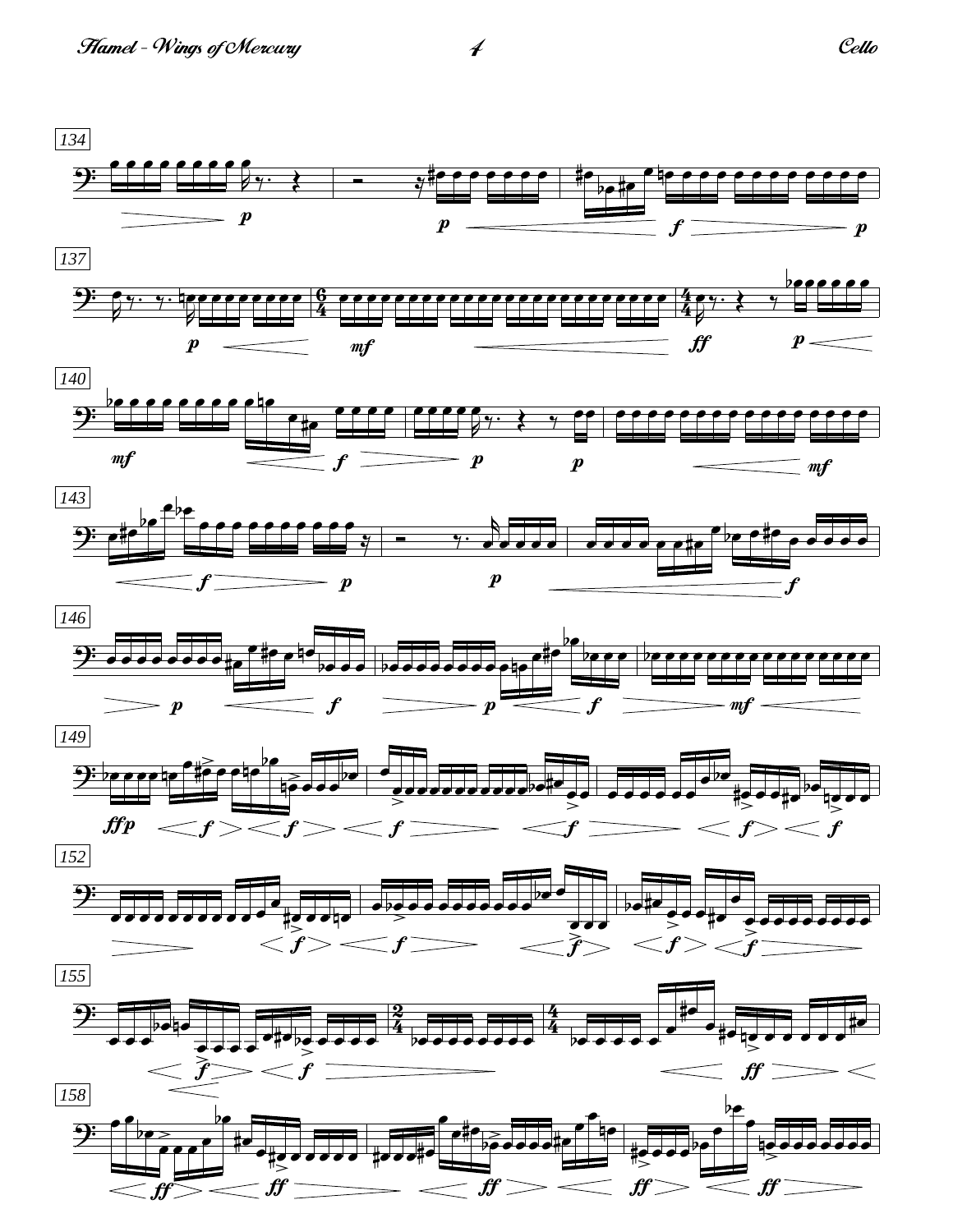